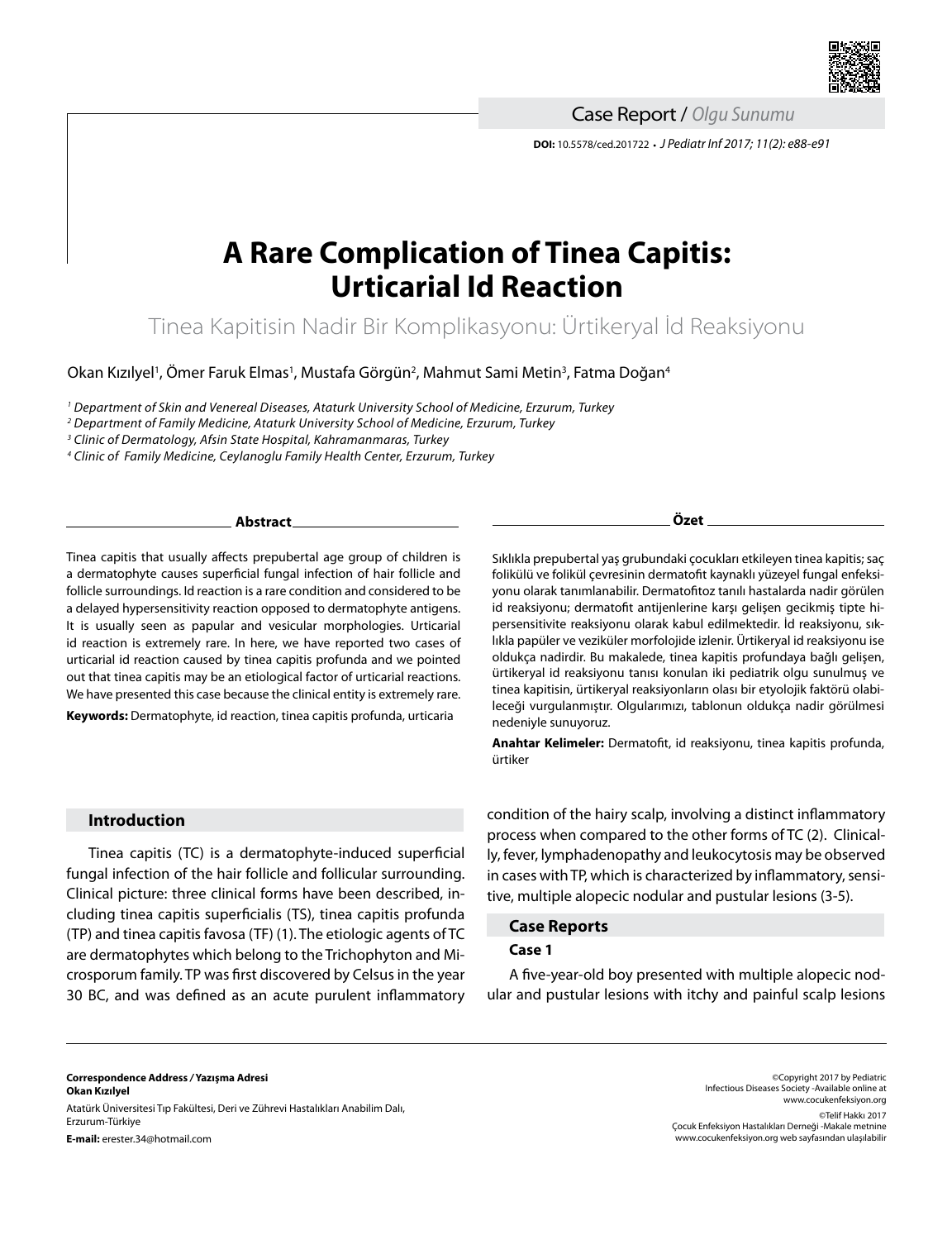for about 1.5 months (Figure 1). In the last two weeks, localized urticarial papules and plaques on the torso and limbs were added to the clinical picture (Figure 2). No particular abnormalities were observed on physical examination of the patient apart from the moderate high fever (axillary 38.2°C). Neutrophilic leukocytosis (leukocyte 15.800/μL, neutrophil 13.700/μL) was detected in the laboratory analysis. Routine biochemistry, urogram, thyroid function tests and vaginal parasitology tests were within normal limits. Fungal hyphae structures were detected on direct microscopic examination after treatment with KOH on material obtained from pustular lesion. Patients who were diagnosed with TP using current clinical and laboratory findings were given 125 mg/day terbinafine (orally) for six weeks, 10 mg/day prednisolone (orally) for seven days, 6 mg/kg/day cotrimoxazole suspension for two weeks, 20 mg/kg/day ibuprofen suspension and local antiseptic treatment for four weeks. During the first week of treatment, the urticarial papules and plaques of the patient were found to have completely regressed, while fungal lesions on the scalp were observed to have almost recovered by the tenth week of treatment.

#### **Case 2**

An 11-year-old boy was admitted with localized sporadic pustules, erythematous, squamous plaque-like skin lesions in the left temporal region, approximately 4 x 6 cm in diameter (Figure 3). The patient's complaints had been present for approximately one month and widespread urticarial papules and plaques had developed throughout the body over the



**Figure 1.** Alopecic nodular and pustular lesions on hairy scalp.



**Figure 2.** A large number of urticarial papules and plaques of different diameters on the anterior torso.



**Figure 3.** Plaque-like lesion in the temporal area with erythematoussquamous sporadic pustules.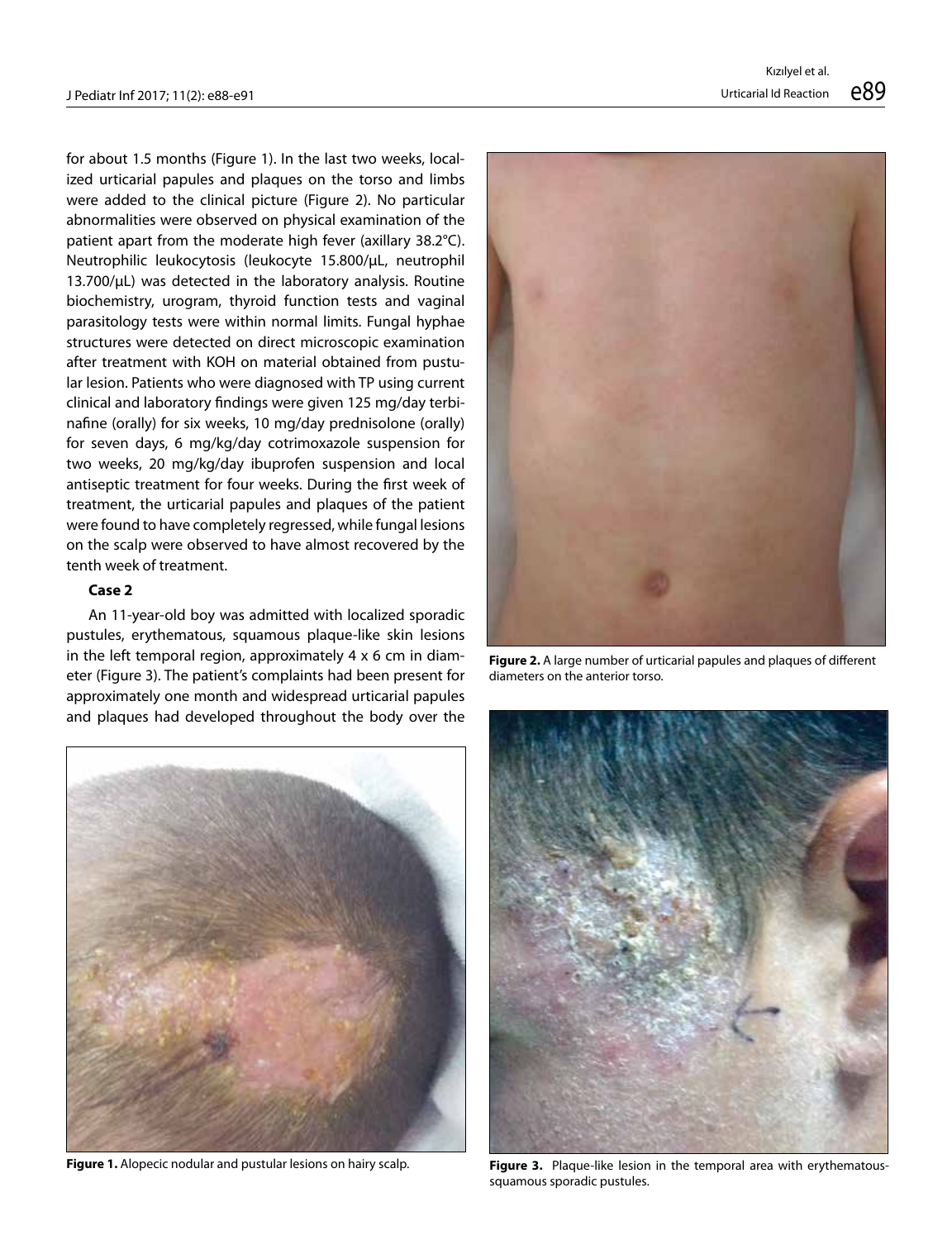

**Figure 4.** Widespread urticaria on the torso and extremities.

last three days (Figure 4). No abnormal features were observed in the patient's systemic physical examination. Laboratory analysis did not reveal any additional findings other than mild neutrophilic leukocytosis. Fungal elements were detected in a direct microscopic examination after the treatment of the squamous material taken from the active erythematous margins of the temporal lesion with KOH. In our present case, which was evaluated as TP, the treatment protocol indicated in our first case was initiated at an appropriate dose. On the third day of treatment, complete recovery was observed in the urticarial lesions. On the other hand, the clinical picture of TP showed near complete improvement by the end of the fourth week.

### **Discussion**

Dermatophytic infection of the hairy scalp is usually observed in preadolescent children. Patients present with severe inflammatory alopecic nodular lesions and malodorous discharge, often accompanied by pustular lesions, although the clinical course differs. Cicatricial alopecia is often inevitable when the clinical condition remains untreated or when there is a delay in treatment (6). Our two cases were both consistent with the age group and clinical appearance as described in literature studies. In cases with TP, also known as Kerion Celsi, regional lymphadenopathy, fever and various interface dermatitis (Id) reactions can be observed. The prevalence of Id reactions in dermatophyte-derived superficial fungal infections is approximately 5% (7). An Id reaction is considered to be a delayed type hypersensitivity reaction against dermatophyte antigens. In the etiopathogenesis, the fungal antigens have been deemed responsible by patient antibodies for opsonization and cytokines secreted by sensitized T-helper cells (8). Id reactions may present as a broad spectrum of dermatological lesions. Some criteria have been defined for the identification of the reaction. These criteria include, the mycologically proven fungal infection focus, the fact that the lesion defined as an Id reaction is not flanked by the fungal infection focus, the absence of a fungal agent in the lesion considered to be an Id reaction, and the spontaneous regression of the Id reaction when the fungal infection is treated (9). In both of our cases, fungal hyphae structures were detected on direct microscopic examination (native preparation method) and the urticarial plaques were found to have rapidly regressed after treatment. The classic Id reactions observed in TC are papular and vesicular lesions that develop on the face and the torso. Id reactions can rarely be seen in the morphology of urticaria, follicules, papules, erythema multiforme, erythema annulare centrifugum, and erythema nodosum (10). Atzori et al. presented a 37-year-old male patient with erythema multiforme-like Id reaction that developed on the distal portion of the extremity due to tinea infection on the nose (11). Castriota et al. reported an erythema nodosum-like Id reaction in the lower extremity of a nine-year-old girl diagnosed with TP and stated that the clinical findings were relieved by antifungal therapy (12). Zaraa et al. also presented a 7-year-old male patient with erythema nodosum associated with TP (13). The majority of lesions identified in literature studies as Id reactions have the morphology of papules, vesicules, erythema nodosum and erythema multiforme; however, unlike the classic Id reaction patterns, urticarial lesions were remarkable in our patients.

## **Conclusion**

l

In conclusion, it is not always possible to identify the agent that causes the urticarial lesions. Drug allergic reactions can clinically be difficult to differentiate from urticarial Id reaction. Patients who present with urticarial lesions and whose etiology is not clear should be considered for a clinical picture of Id reaction and patients should be carefully examined for superficial fungal infections.

**Informed Consent:** Written informed consent was obtained from the patient and parents of the patient.

**Peer-review:** Externally peer-reviewed.

**Author Contributions:** Concept - OK; Design - ÖFE; Supervision - MG; Data Collection and/or Processing - MSM; Literature Review - FD; Writing - OK; Critical Review - ÖFE, MSM; all authors contributed to patient follow-up.